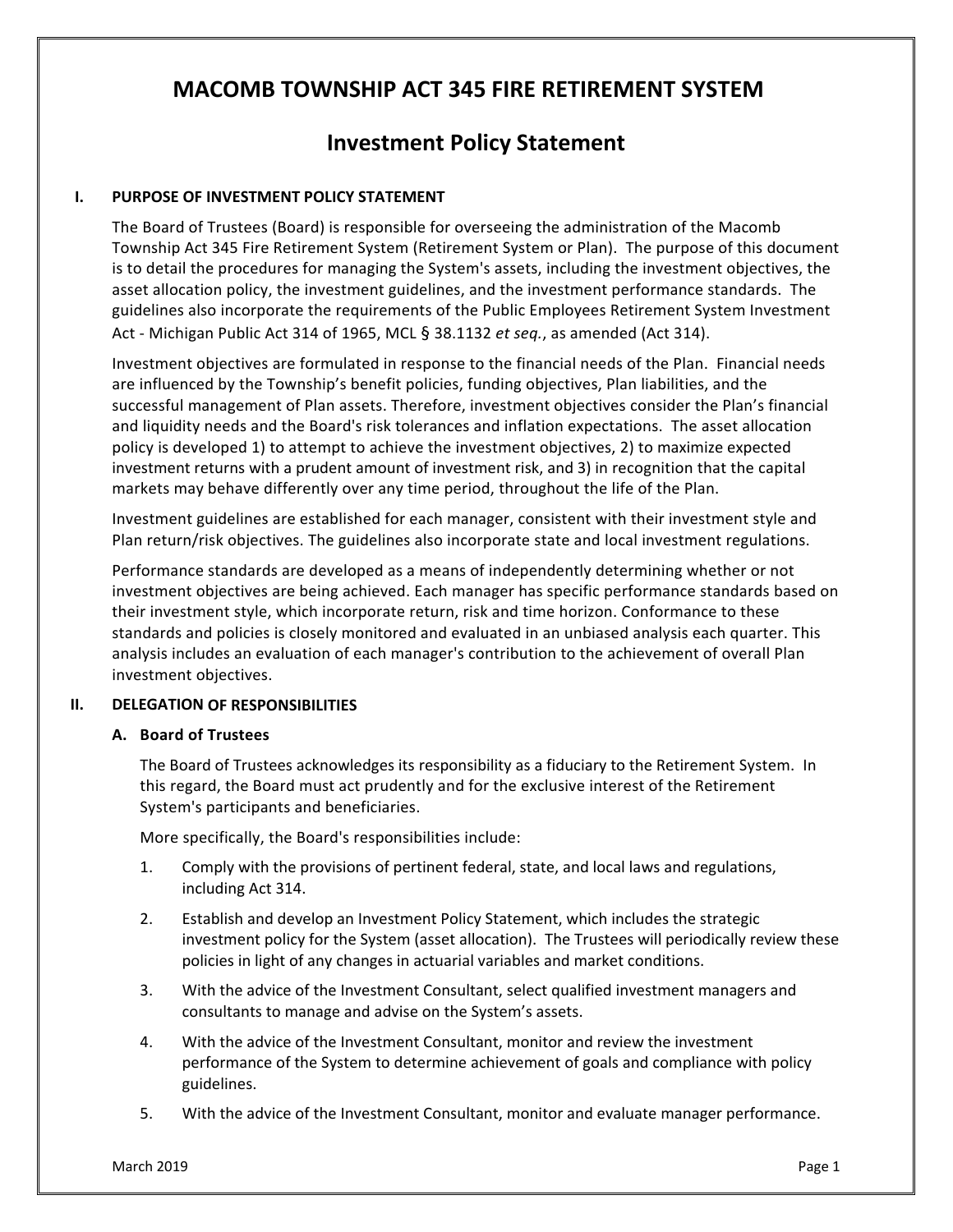- 6. Conduct manager searches when needed for policy implementation.
- 7. When the Board is considering the engagement of a new investment manager, the Board may perform due diligence site visits to the offices of the interview candidates.

## **B. Retirement Administrator**

The Retirement Administrator provides oversight and manages the daily operations of the Retirement System.

More specifically, the Retirement Administrator's responsibilities include:

- 1. Inform the Retirement System of any significant events that impact the Retirement System and recommend changes in approved policy, guidelines, and objectives.
- 2. Manage the day‐to‐day operations for the Retirement System.
- 3. Act as the liaison between the Board, Investment Sub‐Committee, members, and the services providers responsible for managing and overseeing the Retirement System's assets.
- 4. Assume other duties as may be described in this policy, applicable state and federal laws, or as the Retirement System may otherwise delegate and request.

# **C. Investment Consultant**

The Investment Consultant's (Consultant) role is that of an advisor to the Retirement System, enabling the Board of Trustees to make well‐informed and timely decisions regarding the investment of the Retirement System's assets. The investment consultant acknowledges its responsibilities as a fiduciary under Act 314 and must act in the exclusive interest of the Retirement System.

More specifically, the Consultant's responsibilities include:

- 1. Assist the Board in strategic planning for the Retirement System. Provide objective advice and counsel that will enable the Board to make well‐informed and well‐educated decisions regarding the investment of the Retirement System's assets.
- 2. Assist the Board in the development and periodic review of a policy statement that properly reflects the Board's tolerance for risk, and that best assists the Board in meeting its rate‐of‐ return, funded status, administrative expense objectives, and overall investment policies associated with administering this retirement fund.
- 3. Assist the Board in the development and periodic review of the asset allocation policy and investment manager structure that provides adequate diversification with respect to the number and types of asset classes and investment managers to be retained.
- 4. Determine the Retirement System's capacity to add new investments, participate in cash flow/liquidity forecasting for the Retirement System's needs, and advise on general compliance requirements.
- 5. Review, monitor, and advise the Board on the current asset allocation to determine whether the Retirement System complies with asset limitations under PA 314 (as amended) and the Board's investment objectives and guidelines.
- 6. Assist the Board in its due diligence and search for new investment manager(s) utilizing the appropriate data bases, both externally and proprietary.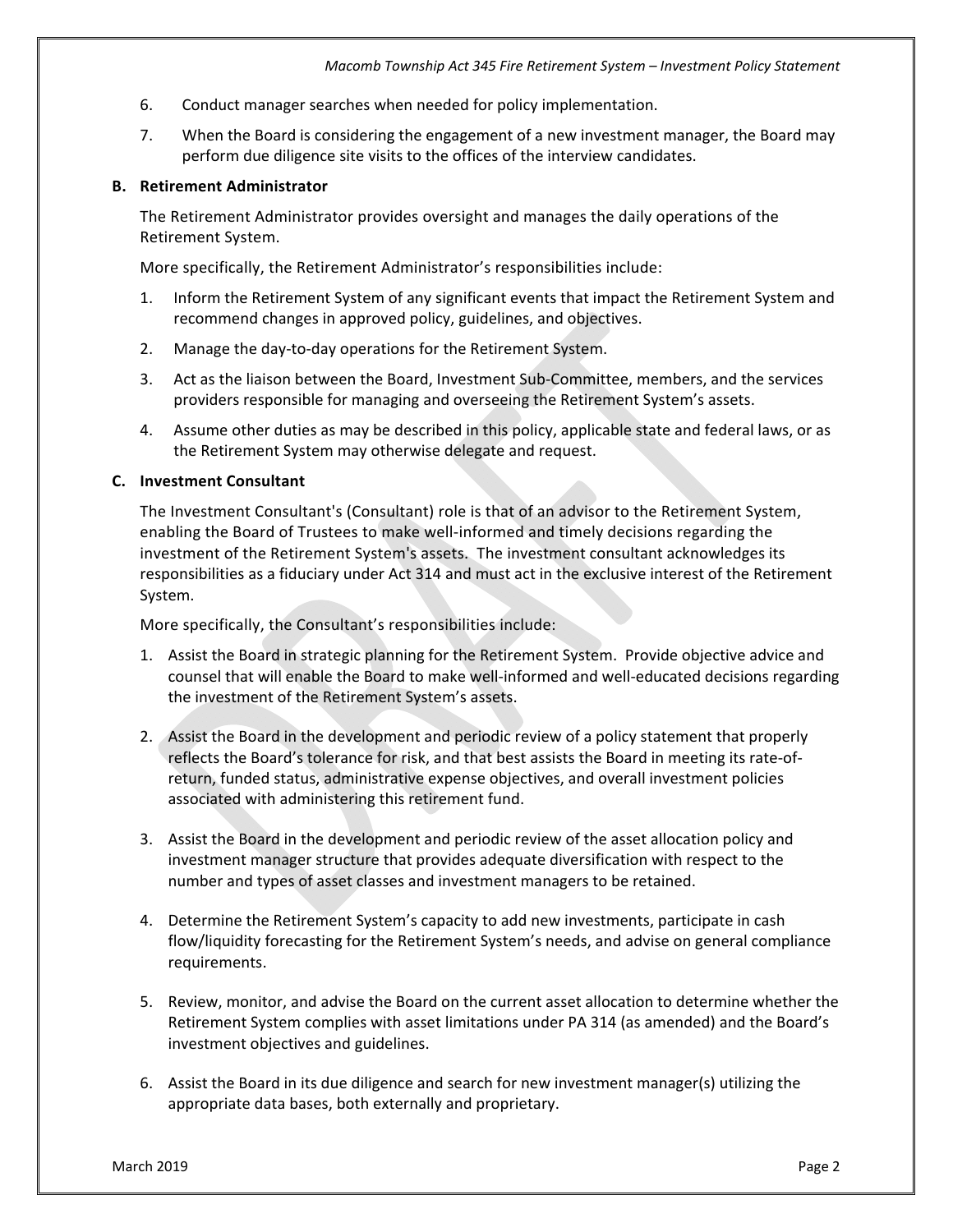- 7. Assist the Board in the development and review of performance standards and guidelines with which the Board can measure each investment manager's progress.
- 8. To provide to the Board quarterly performance measurement reports on each of the investment managers and on the Retirement System as a whole, and to assist the Board in interpreting the results.
- 9. Monitor and review monthly statements, review and advise the Board on information sent by the investment managers, review investment managers as necessary (based on the guidelines set forth in this IPS and the consultant's internal research policies; including but not limited to legal and financial information provided by the managers).
- 10. The Consultant's report will be the main report the Board utilizes when evaluating the overall investment results of the Retirement System and individual managers. The Consultant will reconcile performance, holdings, and security pricing data with the Retirement System's custodian bank and when necessary staff reports/data. In the event of a discrepancy, the custodian's values will be used.
- 11. Provide general consulting services as requested by the Board and as deemed appropriate by the Investment Consultant. Attend necessary meetings as requested by the Board. Act as a liaison between investment managers and the Retirement System, and thereby facilitate the communication of important information in the management of the Retirement System.
- 12. Shall acknowledge in writing that they are a prudent expert for the Retirement System with all attendant duties and responsibilities, including without limitation, fiduciary responsibility.
- 13. Shall conduct themselves in accordance with this Investment Policy Statement.
- 14. Provide annual or such other periodic review of separately managed brokerage reports and, if relevant, commission recapture reports.
- 15. Such other duties as may be mutually agreed upon in writing.

## **D. Investment Managers**

The investment managers (Managers) will acknowledge their responsibility as an investment fiduciary under Act 314. Each investment manager will have full discretion to make all investment decisions for the assets placed under their control, while observing and operating within all policies, guidelines, constraints, and philosophies as outlined in this statement.

More specifically, the Managers' responsibilities include:

- 1. Manage the System's assets under its supervision in accordance with the guidelines and objectives contained in this Investment Policy Statement.
- 2. Exercise investment discretion in regard to buying, managing, and selling assets held in the portfolio, subject to any limitations contained in this Investment Policy Statement.
- 3. Perform its investment management duties with respect to the assets with the same care, skill, prudence, and diligence under the circumstances then prevailing that a prudent person acting in a similar capacity and familiar with such matters would use in the conduct of a similar enterprise with similar aims.
- 4. Seek to obtain "best execution" with respect to portfolio transactions.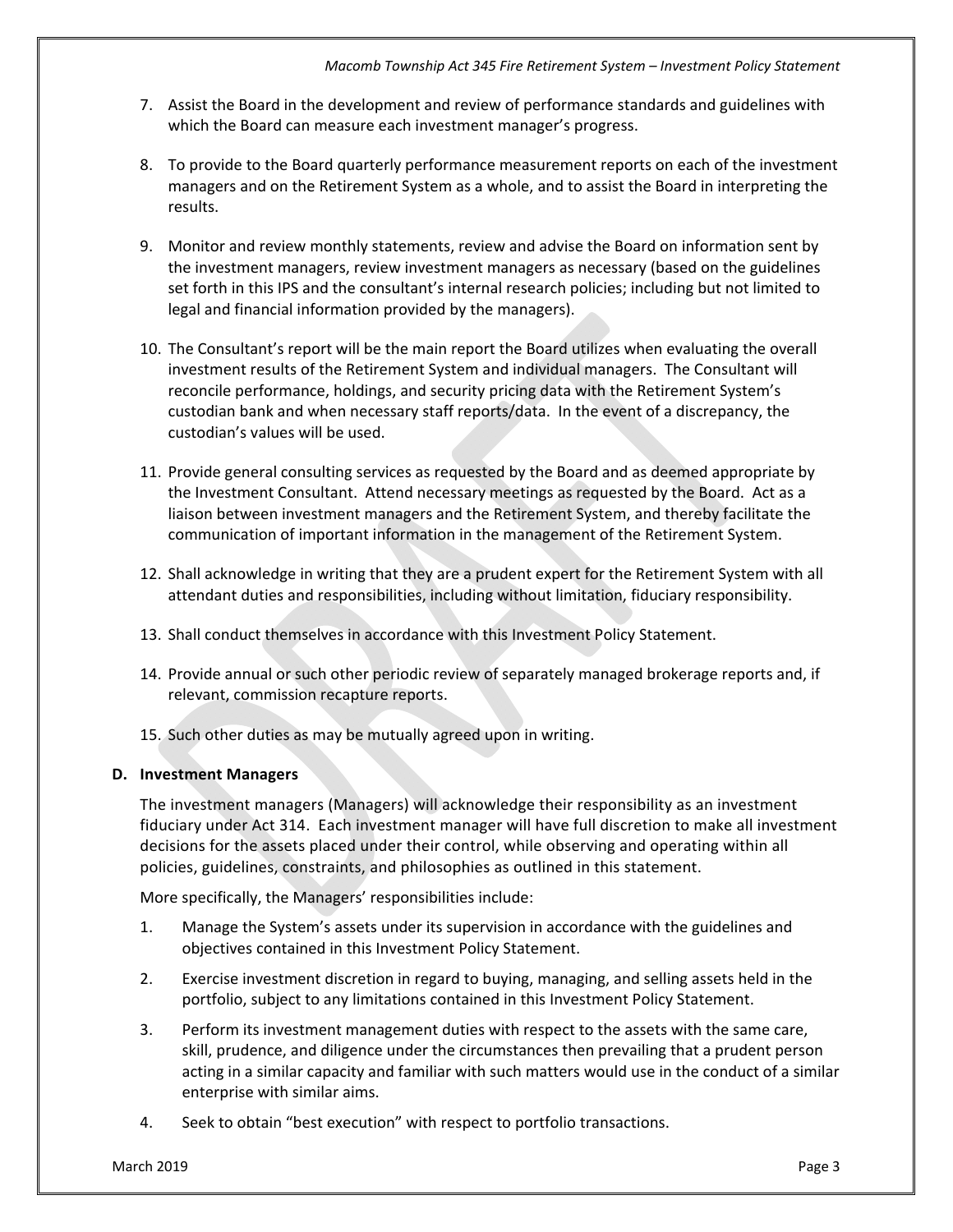- 5. Vote all proxies consistent with the guidelines contained in the Manager's Investment Management Agreement or similar document. Investment managers shall provide documentation regarding the disposition of proxy solicitations to the Board upon request.
- 6. Comply with the reporting requirements outlined in Section VII Communications of the Investment Policy Statement.
- 7. Acknowledge and agree in writing as to their fiduciary responsibility to comply fully with the entire Investment Policy Statement set forth herein.
- 8. Report to the Board and Consultant quarterly regarding the status of the portfolio and its performance for various time periods and meet with the Board as requested to report on their performance and compliance with goals and objectives.
- 9. Promptly inform the Board and Investment Consultant regarding all significant matters pertaining to the investment of the Retirement System's assets. The Board shall be notified in writing of any material change in ownership, organizational structure, financial condition, senior staffing and management, or the management of the investment manager's portfolio.
- 10. Michigan law shall apply to all investment manager contracts where individual investment manager agreements are negotiated.

#### **E. Custodian**

The custodian (Custodian) will provide safekeeping and accounting services for the Retirement System.

More specifically, the Custodian's responsibilities include:

- 1. Provide adequate safekeeping services.
- 2. Upon receipt of proper, executable trade instructions, custodian shall seek to settle trades in a timely manner.
- 3. Collect interest and dividend income when due.
- 4. Notify investment managers of corporate actions, including mergers, tender offers, stock splits and capital changes that require a decision.
- 5. Sweep daily cash balances into appropriate investment funds.
- 6. Accept instructions from the designated individuals.
- 7. Disburse funds as directed.
- 8. Provide monthly statements by investment managers' accounts and a consolidated statement of all assets.
- 9. To perform other services for the Board as are customary and appropriate for custodians.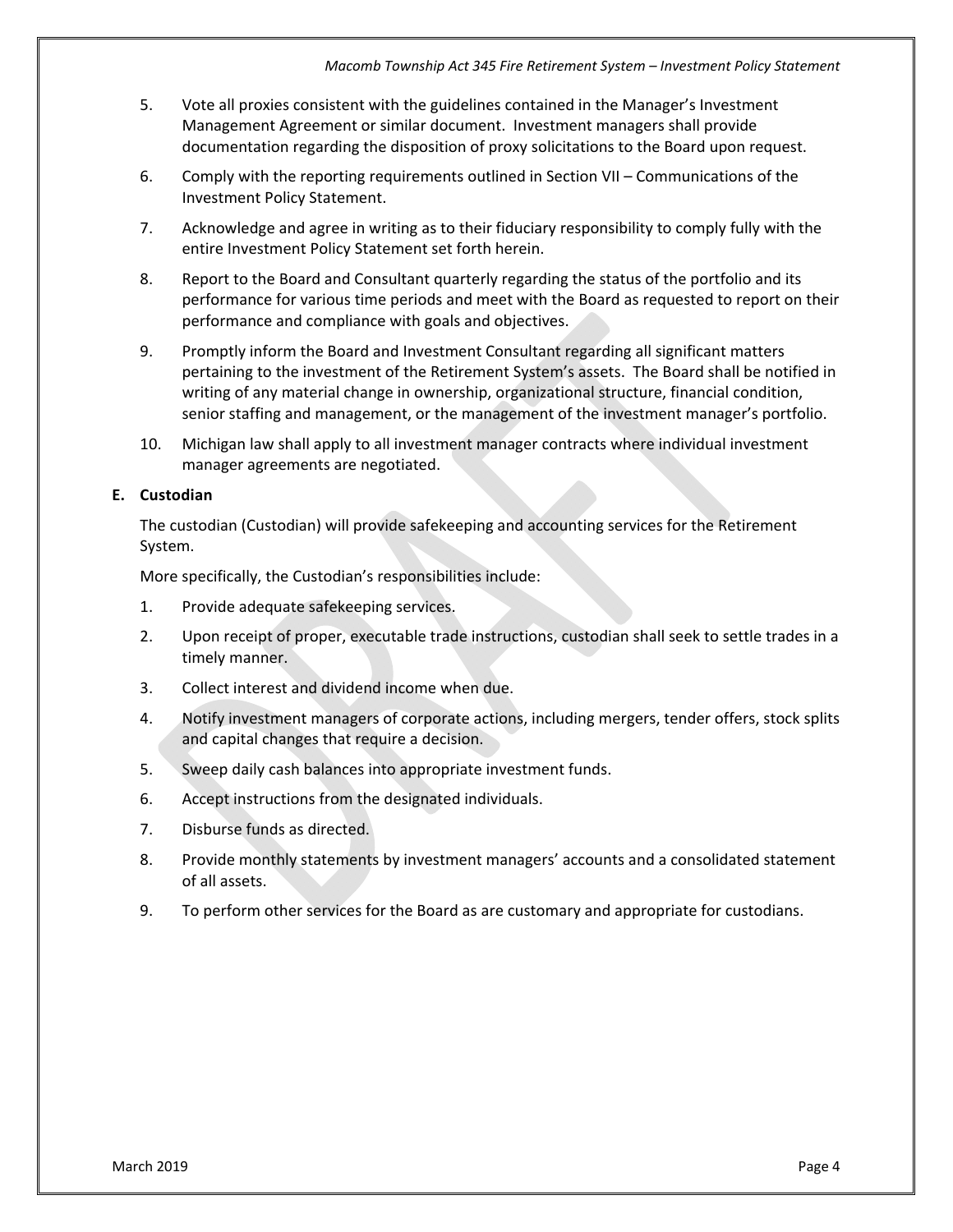## **E. Actuary**

The Actuary (Actuary) provides an accounting of the assets and liabilities of the Retirement System.

More specifically, the Actuary's responsibilities include:

- 1. Perform periodic actuarial valuations to determine liability and funding requirements for the System.
- 2. Calculate the benefits for the participants.
- 3. Monitor the funding progress of the System over time.
- 4. Make appropriate recommendations regarding actuarial assumptions to be used for valuations.

#### **III. INVESTMENT OBJECTIVES**

The objectives of the System have been established in conjunction with a comprehensive review of the current and projected financial requirements as presented in an asset allocation review performed in 2018 by AndCo Consulting. The objectives include:

- To have the ability to pay all benefit and expense obligation when due.
- The Plan's overall investment objective is to earn an average, annual return of 5.0% over five year rolling periods.
- To maintain the purchasing power of the current assets and all future contributions by producing positive real rates of return on System assets.
- To achieve and maintain a fully funded status with regard to the accumulated benefit obligation.
- To control costs of administering the System and managing the investments.
- To meet all statutory requirements of the State of Michigan.

The Plan's objectives are based on the expected returns under the strategic asset allocation policy, which follows. This asset allocation policy should result in normal fluctuation in the Plan's actual return, year to year. The expected level of volatility (return fluctuation) is appropriate given the Plan's current and expected tolerance for short‐term return fluctuations. Appropriate diversification of Plan assets will reduce the Plan's investment return volatility. All aspects of this statement should be interpreted in a manner consistent with the System's objectives.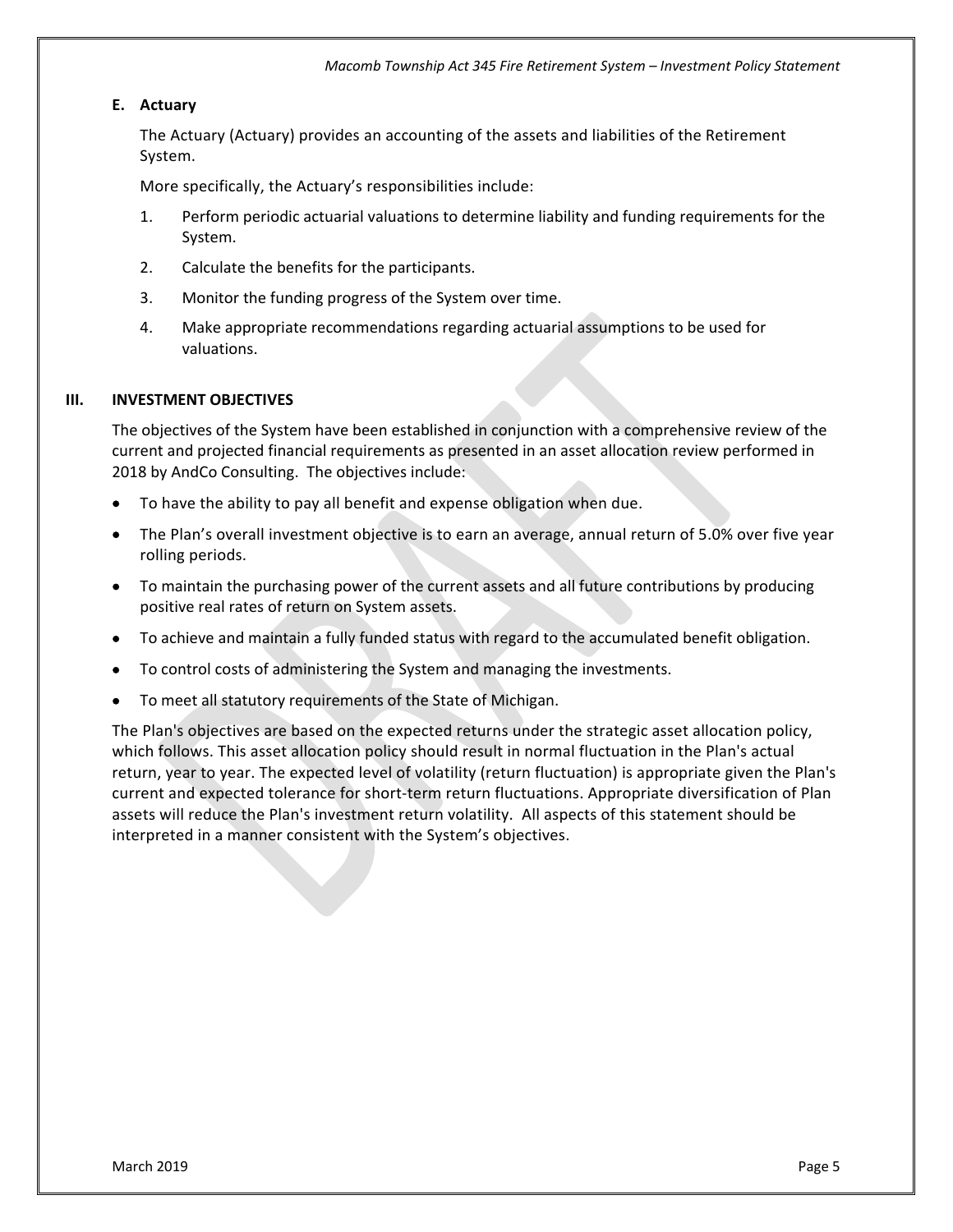# **IV. TARGET ALLOCATIONS**

This strategic asset allocation policy is consistent with the achievement of the Plan's financial needs and overall investment objectives. Asset classes are selected based on their expected long‐term returns, individual reward/risk characteristics, correlation with other asset classes, manager roles, and fulfillment of the Plan's long‐term financial needs. Conformance with statutory investment guidelines is also considered.

The Board of Trustees established an allocation range for each asset class in recognition of the need to vary exposure within and among different asset classes, based on investment opportunities and changing capital market conditions. The Board selected the target allocation for each asset class based on the Plan's current investments and present market conditions. The Board intends to review these allocation targets at least annually, focusing on changes in the Plan's financial needs, investment objectives and asset class performance.

| Asset Class*                | <b>Target</b> | Range   | <b>Benchmark Index</b>               |
|-----------------------------|---------------|---------|--------------------------------------|
| <b>Domestic Equity</b>      | 55%           | 30-70%  | Russell 3000                         |
| <b>International Equity</b> | 15%           | 10%-20% | MSCI-ACWI Ex. US                     |
| Core Fixed Income           | 30%           | 15%-50% | Bloomberg Barclays US Aggregate Bond |
| $Cash*$                     | 0%            | 0%-10%  | 90-Day T-Bills                       |

\* Benchmark will default to asset class where the funds would be pulled if these portfolios are not funded. Targets and ranges above are based on the total market value of Plan assets.

The Board's attitude regarding the System's assets combines both the preservation of capital and moderate risk-taking. The Board recognizes that risk (i.e., the uncertainty of future events), volatility (i.e., the potential for variability of asset values), and the potential of loss in purchasing power (due to inflation) are present to some degree with all types of investment vehicles. While high levels of risk are to be avoided, the assumption of a moderate level of risk is warranted and encouraged in order to allow the opportunity to achieve satisfactory results consistent with the objectives and character of the System. The policies and restrictions contained in this statement should not impede the investment manager to attain the overall System objectives, nor should they exclude the investment manager from appropriate investment opportunities.

The Board recognizes that from time to time the asset mix will deviate from the targeted percentages due to market conditions. A range has been established for each asset class to control the risk and maximize the effectiveness of the System's asset allocation strategy, while avoiding unnecessary turnover at the security level. The Investment Consultant will monitor the aggregate asset allocation of the portfolio, and notify the Board of Trustees to rebalance to the target asset allocations based on market conditions. To minimize turnover, an asset class that is outside of its allowable range, will be rebalanced towards its target allocation in a prudent manner. When possible, contributions and distributions will be utilized to maintain allocations within policy ranges and reduce transaction costs. The Board does not intend to exercise short‐term changes to the target allocations.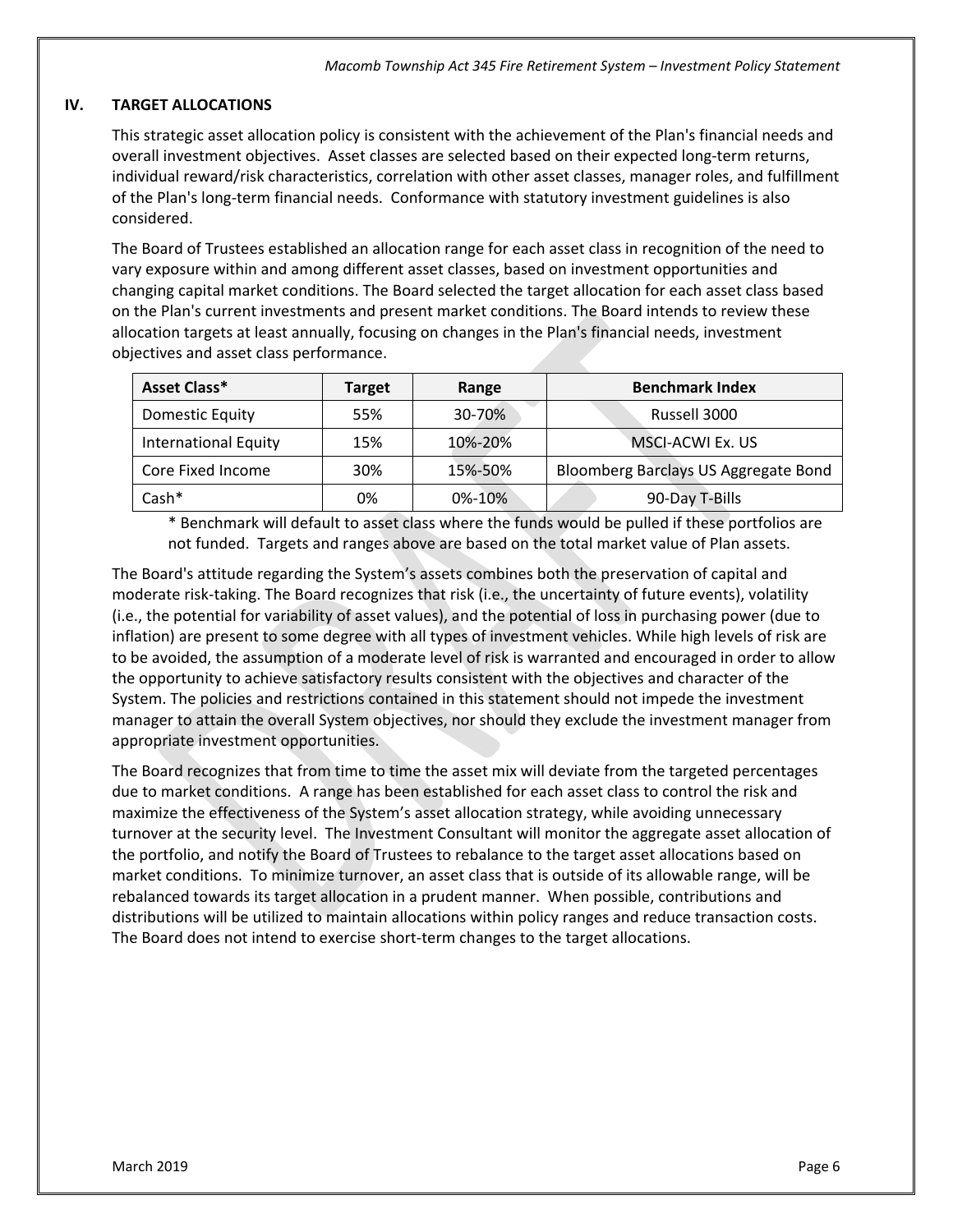## **V. INVESTMENT PERFORMANCE OBJECTIVES**

The following performance measures will be used as objective criteria for evaluating the effectiveness of the Investment Managers.

## **A. Total Portfolio Performance**

- 1. The performance of the total portfolio will be measured for rolling three (3) and five (5) year periods. The performance of the portfolio will be compared to the return of the policy indices comprised of 55% Russell 3000 Index, 15% MSCI‐All Country World x U.S. Index, 30% Bloomberg Barclays Capital U.S. Aggregate Bond Index,
- 2. On a relative basis, it is expected that the total portfolio performance will rank in the top  $50<sup>th</sup>$ percentile of the appropriate peer universe over three (3) and five (5) year time periods.
- 3. On an absolute basis, the objective is that the return of the total portfolio will equal or exceed the actuarial earnings assumption of 5.0%. This absolute return objective will be evaluated in the context of the prevailing market conditions.

# **B. Equity Performance**

The combined equity portion of the portfolio, defined as common stocks and convertible bonds, is expected to perform at a rate at least equal to 1) a blended index comprised of 75% Russell 3000 Index and 25% MSCI‐All Country World Index x U.S., and 2) rank in the top 50th percentile of the appropriate total global equity universe over three (3) and five (5) year time periods. Individual components of the equity portfolio will be compared to specific benchmarks.

# **C. Core Fixed Income Performance**

The overall objective of the fixed income portion of the portfolio is to add stability and liquidity to the total portfolio. The core fixed income portion of the portfolio is expected to perform at a rate at least equal to 1) the Bloomberg Barclays Capital U.S. Aggregate Bond Index, and 2) rank in the top 50th percentile of the total core fixed income universe over three (3) and five (5) year time periods.

## **VI. INVESTMENT GUIDELINES**

## **A. Overall**

All investment guidelines and restrictions of the State of Michigan are incorporated by reference, including, but not limited to: Michigan Public Act 314 of 1965, as amended.

## **B. Pooled Funds**

Investments made by the Fund may include pooled funds. For purposes of this policy pooled funds may include, but are not limited to, mutual funds, commingled funds, exchange‐traded funds, limited partnerships and limited liability corporations. Pooled funds may be governed by separate documents which may include investments not expressly permitted in this IPS. In the event of investment by the Retirement System into a pooled fund, the Retirement System will adopt the prospectus or governing policy of that fund as that manager's addendum to this Investment Policy Statement.

## **C. Alternative Investments**

The Retirement System may invest in investments that would otherwise not be qualified under these Investment policies, to the extent permitted under MCL Section 38.1140d (informally referred to as the "basket clause").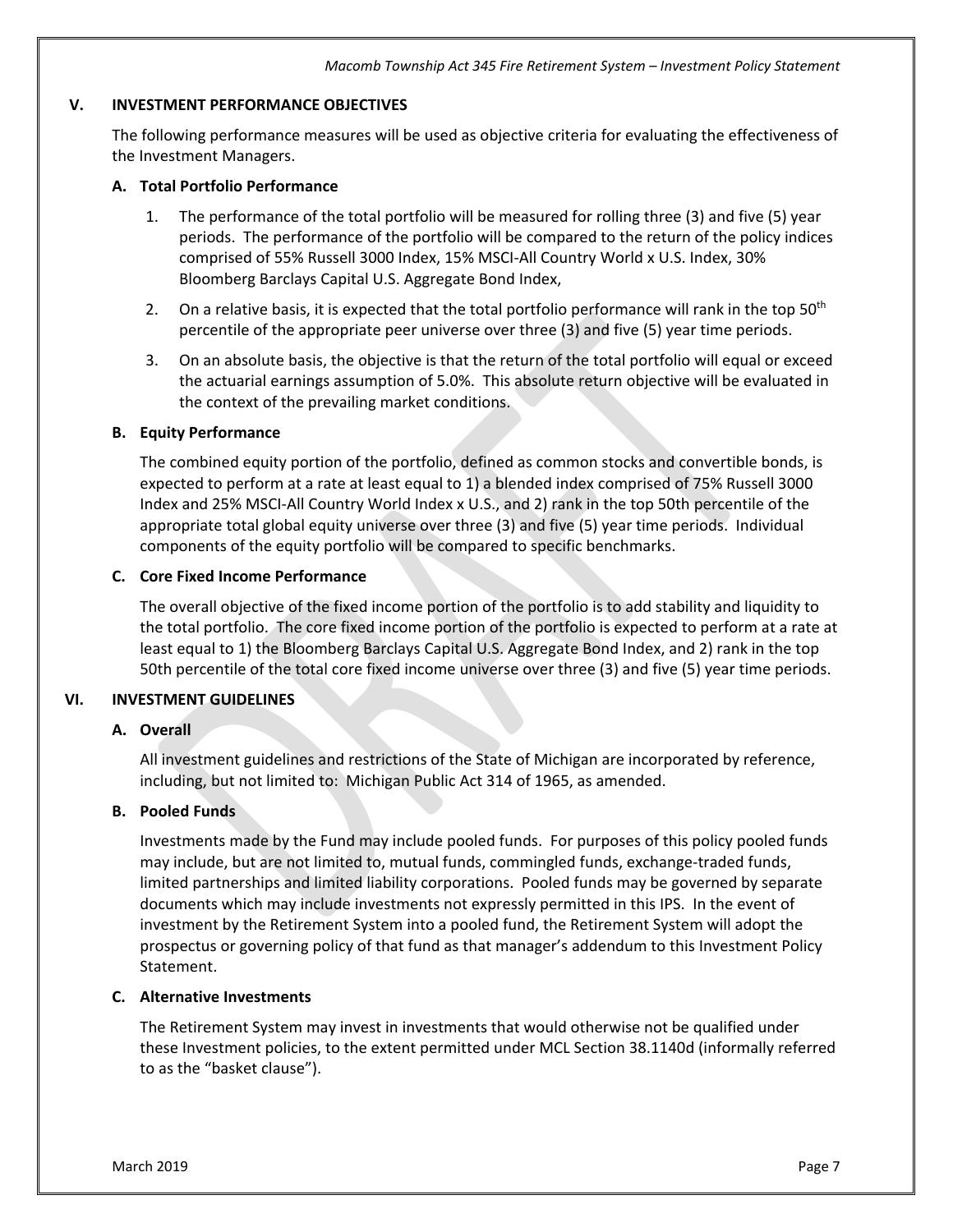## **D. Collective Investment Restrictions and Correcting Excess/Deficient Investments**

All Managers are restricted individually, and collectively, by this IPS. The Managers shall coordinate periodically with the Consultant, who shall (among other things) assure collective compliance with this IPS. In the event any investment based on changes in the market value of the Retirement System assets, causes the Retirement System to exceed or fall short of any range prescribed in this IPS, the assets may be reallocated in a prudent manner to comply with PA 314 and the strategic allocation and ranges outlined in this IPS.

## **E. Guidelines for Equity Investments**

- 1. Not more than 90% of the Retirement System's assets may be invested in global stocks per Public Act 314 of 1965, as amended.
- 2. The Retirement System shall not invest more than 5% of their assets in any one corporation.
- 3. For mutual funds and collective trusts guidelines will be outlined in their prospectus or offering document.

## **F. Guideline for Fixed Income Investments**

- 1. Not more than 15% of the Retirement System's assets may be invested in below investment grade bonds. Investment grade is defined as securities graded in the top 4 major grades as determined by 2 national rating services.
- 2. For mutual funds and collective trusts guidelines will be outlined in their prospectus or offering document.

# **VII. COMMUNICATIONS**

## A. **Monthly**

On a monthly basis, the Custodian shall supply an accounting statement that will include a summary of all receipts and disbursements and the cost and the market value of all assets.

## B. **Quarterly**

On a quarterly basis the Investment Managers shall deliver a report each quarter detailing the Plan's performance, forecast of the market and economy, portfolio analysis and current assets of their portfolio. Written reports shall be delivered to the Board within 30 days of the end of the quarter. A copy of the written report shall be submitted to the person designated by the Macomb Township Act 345 Fire Retirement System, and shall be available for public inspection. The Investment Managers will provide immediate written and telephone notice to the Board of any significant market related or non‐market related event, specifically including, but not limited to, any deviation from the standards set forth in Section IV.

The Investment Consultant shall evaluate and report on a quarterly basis the rate of return and relative performance of the Plan on a gross and net of fee basis.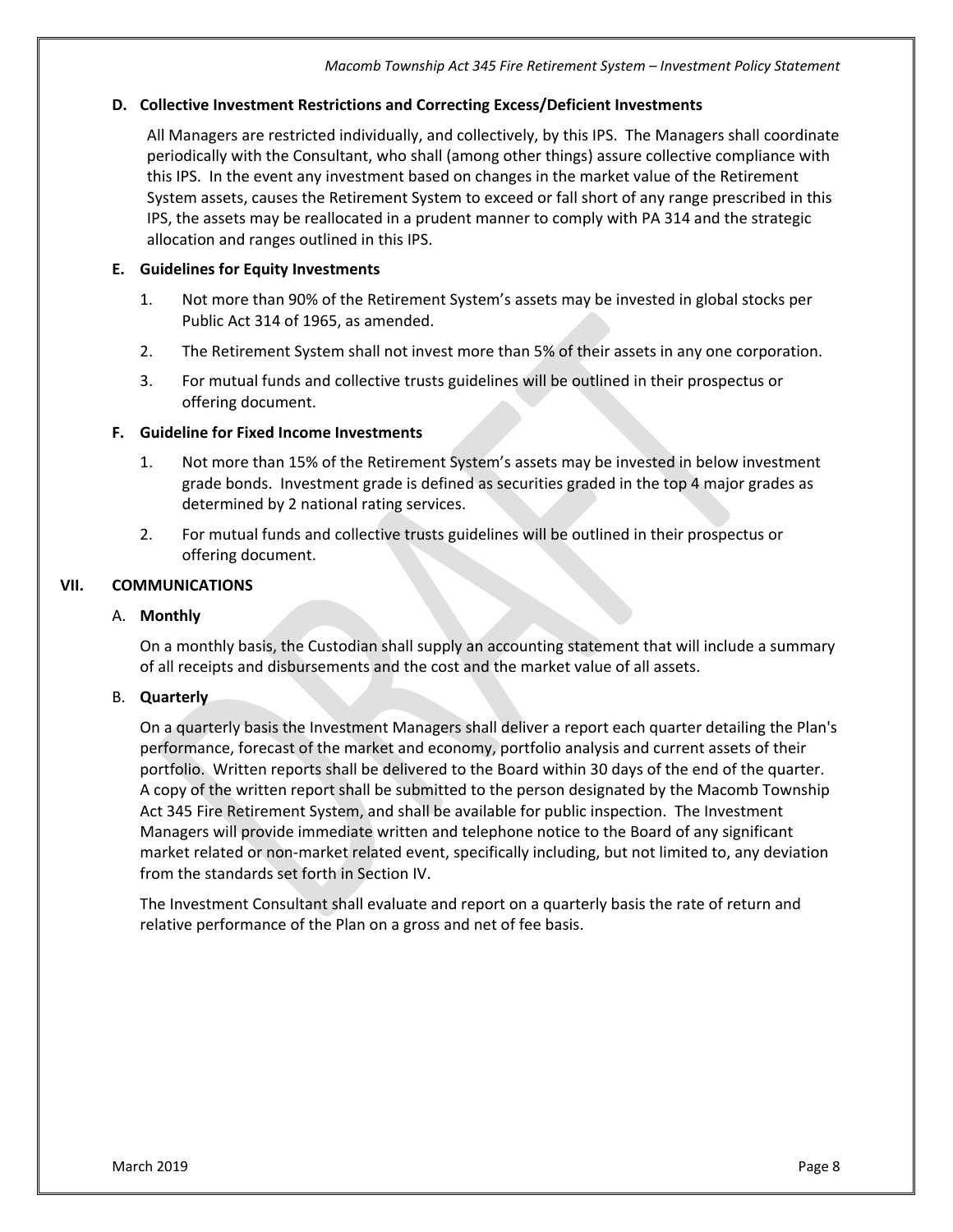#### C. **As Necessary**

If an Investment Manager holds securities, that complied with section VI at the time of purchase, which subsequently exceed the applicable limit or do not satisfy the applicable investment standard, such excess or noncompliant investments may be continued until it is economically feasible to dispose of such investment in accordance with the prudent person standard of care, but no additional investment may be made unless authorized by law or ordinance. In addition, an action plan outlining the investment 'hold or sell' strategy shall be provided to the Board immediately.

The Board will meet periodically to review the Investment Consultant's performance report. The Board will meet with the Investment Managers and appropriate outside consultants to discuss performance results, economic outlook, investment strategy and tactics and other pertinent matters affecting the Plan on a periodic basis.

#### **VIII. COMPLIANCE**

It is the direction of the Board that the Plan assets are held by a third party Custodian, and that all securities purchased by, and all collateral obtained by the Plan shall be properly designated as Plan assets. No withdrawal of assets, in whole or in part, shall be made from safekeeping except by an authorized member of the Board or their designee.

At the direction of the Board, operations of the Plan shall be reviewed by independent certified public accountants as part of any financial audit periodically required. Compliance with the Board's internal controls shall be verified. These controls have been designed to prevent losses of assets that might arise from fraud, error, or misrepresentation by third parties or imprudent actions by the Board or employees of the Plan sponsor, to the extent possible.

The proxy votes must be exercised for the exclusive benefit of the participants of the Plan. Each Investment Manager shall provide the Board with a copy of their proxy voting policy for approval. On a regular basis, at least annually, each manager shall report a record of their proxy vote. Additionally, any proxy votes required for plan assets, such as commingled funds, collective trusts or mutual funds, shall be voted upon by the Plan Administrator after consultation with the Investment Consultant and or the Board of Trustees.

## **IX. CRITERIA FOR INVESTMENT MANAGER REVIEW**

The Investment Consultant will monitor the performance for each component of the Retirement System on a monthly basis utilizing a time‐weighted rate of return calculation. Certain managers, based on their individual investment mandates, may report results using an internal rate of return calculation. The Investment Consultant will review investment manager information monthly and will provide updates to the Board as necessary. No investment manager will make a presentation to the Board unless requested by the Investment Consultant due to probationary status as outlined below or any other extenuating circumstance where the Investment Consultant deems it appropriate that the Board receives such presentation from the investment manager.

The Investment Consultant will evaluate each investment manager as outlined in this IPS and will then report to the Board.

The Board may initiate a change in investment manager at any time based upon performance results, a change in investment needs, a lack of confidence based upon the evaluation of the investment manager's results, or for any other or no reason at all.